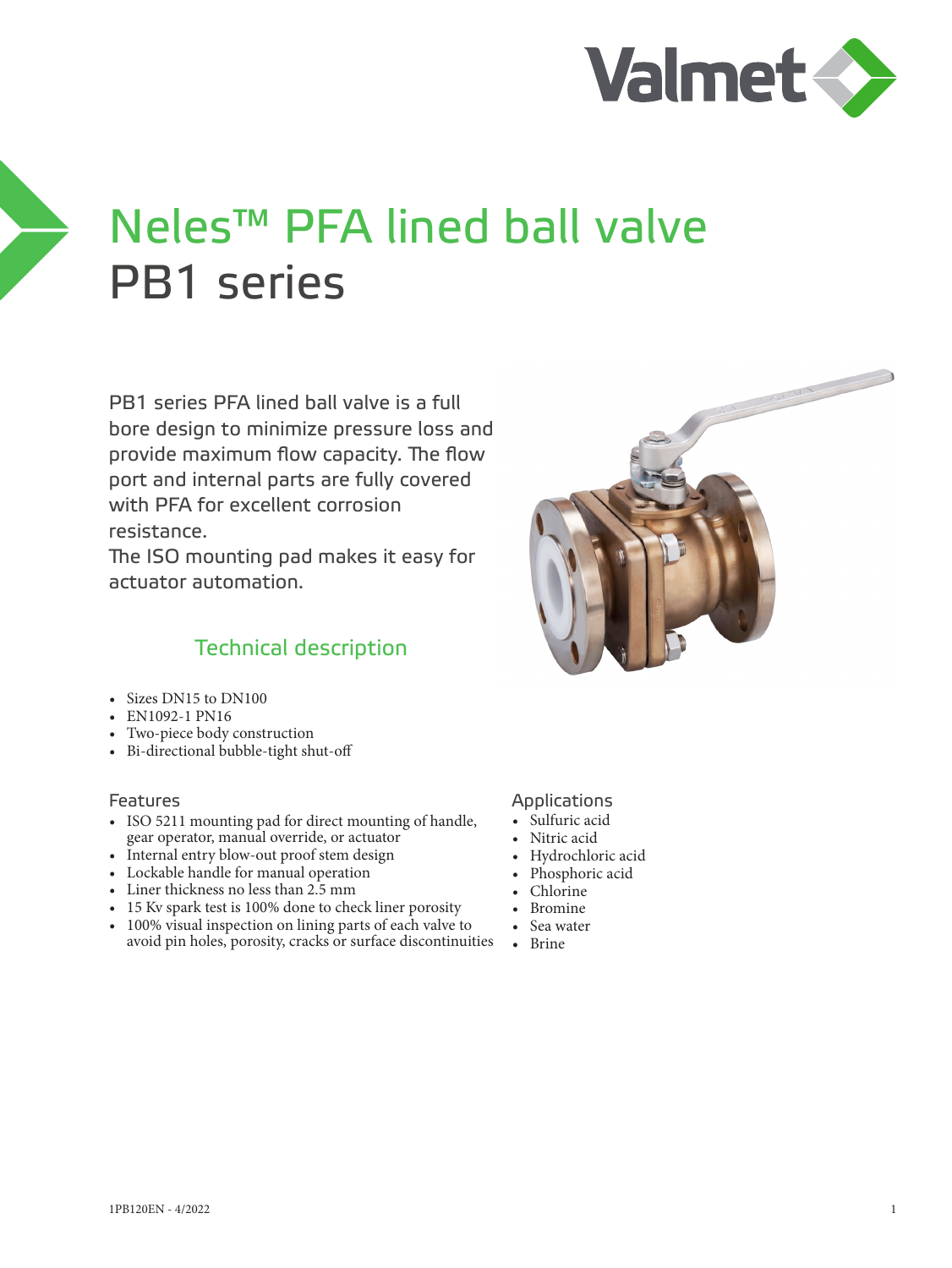# (12 8  $\sqrt{10}$  $\widehat{\scriptstyle\rm n}$  $\left(14\right)$  $\sqrt{13}$  $\overline{2}$  $\sqrt{3}$  $\binom{5}{ }$

## Exploded view and parts list

## Bill of material and parts list

|                |               | <b>Material</b>                        |                        |  |  |
|----------------|---------------|----------------------------------------|------------------------|--|--|
| Part no.       | Part name     | Ductile iron                           | <b>Stainless steel</b> |  |  |
|                |               | D <sub>2</sub>                         | <b>S4</b>              |  |  |
| -1             | Body          | EN-JS-1040+PFA                         | EN 10213-1.4308+PFA    |  |  |
| 2              | Cap           | EN-JS-1040+PFA                         | EN 10213-1.4308+PFA    |  |  |
| 3              | Ball          | ASTM A351 CF8+PFA or ASTM A276 304+PFA |                        |  |  |
| $\overline{4}$ | Stem          | ASTM A276 304+PFA                      |                        |  |  |
| 5              | Seat          | <b>TFM 1600</b>                        |                        |  |  |
| 6              | Gland         | ASTM A351 CF8                          |                        |  |  |
| 7              | Gland packing | PTFE                                   |                        |  |  |
| 8              | Handle        | <b>ASTM A216 WCB</b>                   | ASTM A351 CF8          |  |  |
| 9              | Stop plate    | <b>ASTM A276 304</b>                   |                        |  |  |
| 10             | Washer        | <b>ASTM A276 304</b>                   |                        |  |  |
| 11             | $C$ -ring     | <b>ASTM A276 304</b>                   |                        |  |  |
| 12             | Bolt          | ASTM A193 Gr. B8                       |                        |  |  |
| 13             | Washer        | <b>ASTM A276 304</b>                   |                        |  |  |
| 14             | Gland bolt    | ASTM A193 Gr. B8                       |                        |  |  |
| 15             | Body bolt     | <b>ASTM A193 Gr. B8</b>                |                        |  |  |
| 16             | Body nut      | ASTM A194 Gr.8                         |                        |  |  |
| 17             | Washer        | <b>ASTM A276 304</b>                   |                        |  |  |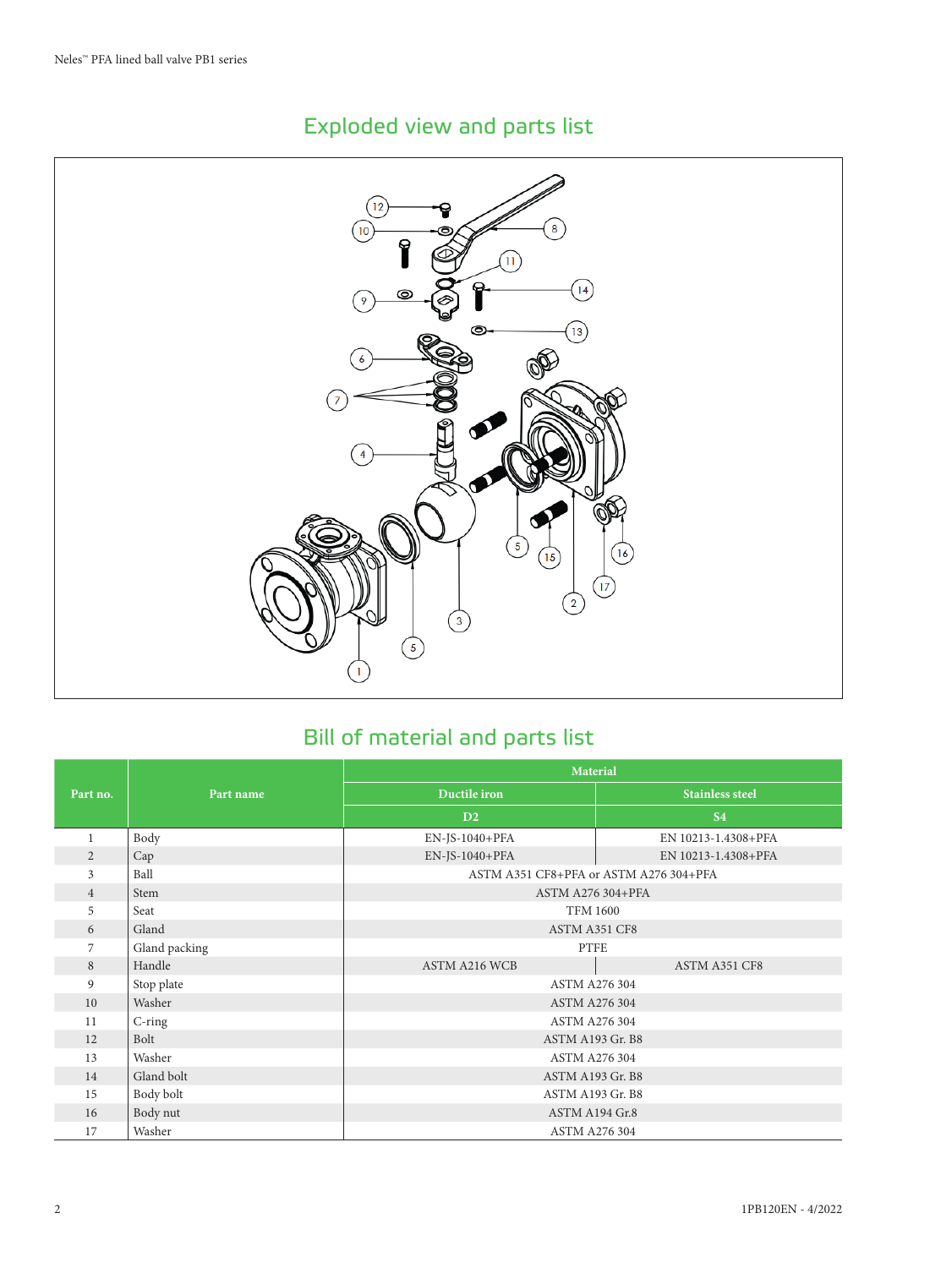### Technical specifications

Nominal diameter: DN15 – DN100 Pressure rating: PN 16 Flange accommodation: EN1092-1

Face to face length: EN 558 Leakage rate: ISO 5208 Rate A

#### Flow data

The table at right provides flow coefficients for PB1 series valves covered in this bulletin. Cv values represent the flow of water at +600 °F through the valve in US gallons per minute at a pressure drop of 1 psi. The metric equivalent, Kv, is the flow of water at  $+160$  °C through the valve in cubic meters per hour at a pressure drop of 1 kg/cm2.

| Valve size<br><b>DN</b> | Cv   | Kv   |
|-------------------------|------|------|
| 15                      | 19   | 16   |
| 20                      | 45   | 39   |
| 25                      | 88   | 76   |
| 40                      | 257  | 220  |
| 50                      | 425  | 368  |
| 65                      | 783  | 677  |
| 80                      | 1053 | 902  |
| 100                     | 2130 | 1843 |

## Operating temperature & pressure

Valve ratings, indicated by the solid line in the chart, are based on differential pressure with the valve ball in the fully closed position. The dotted line indicates the temperature where the pressure rating changes. The solid line is the valve rating as established by the body material, seat and seal materials, and lining material. Ductile iron valves are rated to a minimum temperature of -10 °C . Low temperature limit for the TFM seat is -30 °C .

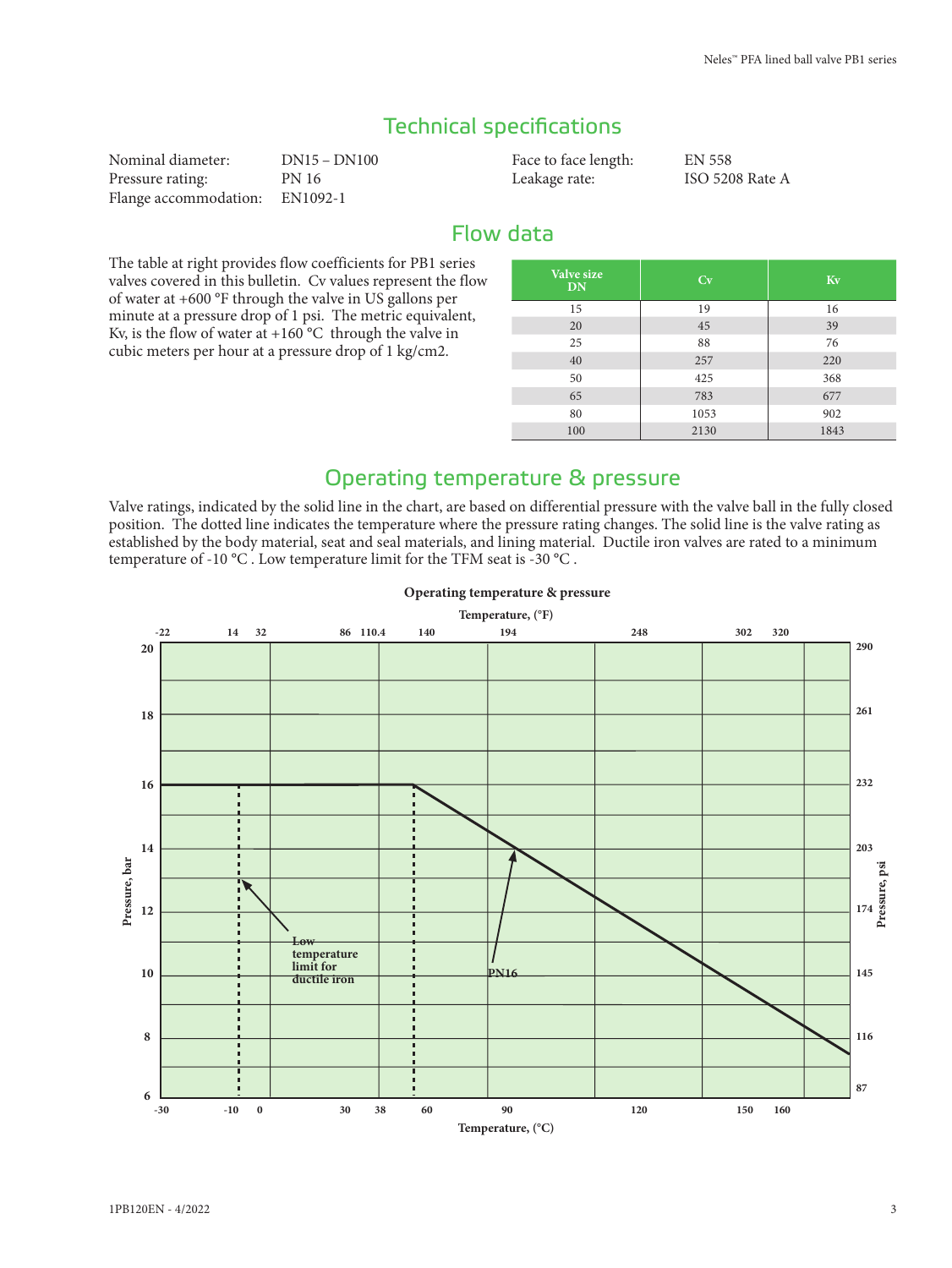## Valve torque data

Use this torque chart as a guide for actuator selection. The recommended minimum actuator torque includes a safety factor and is suitable for the maximum differential pressure of the fluid that the valve can withstand.

| Valve size | Recommended actuator torque |                |        |  |  |
|------------|-----------------------------|----------------|--------|--|--|
| <b>DN</b>  | N.m                         | $lb$ -ft       | kgf.cm |  |  |
| 15         | 6                           | $\overline{4}$ | 56     |  |  |
| 20         | 7                           | 6              | 70     |  |  |
| 25         | 8                           | 6              | 84     |  |  |
| 40         | 21                          | 15             | 210    |  |  |
| 50         | 35                          | 25             | 350    |  |  |
| 65         | 48                          | 35             | 490    |  |  |
| 80         | 62                          | 45             | 630    |  |  |
| 100        | 76                          | 56             | 770    |  |  |

## Actuator selection

Selected rack and pinion actuator sizes in the chart are based on 4 barg minimum air supply pressure. Selected spring return actuator size is suitable for fail open or fail close configuration.

| Valve size<br>DN |                   | Recommended actuator model<br>4 bar air supply |  |  |
|------------------|-------------------|------------------------------------------------|--|--|
|                  | <b>RNP DN00</b>   | <b>RNP SR40</b>                                |  |  |
| 15               | RNP <sub>40</sub> | <b>RNP 50</b>                                  |  |  |
| 20               | <b>RNP 40</b>     | <b>RNP 50</b>                                  |  |  |
| 25               | RNP <sub>40</sub> | <b>RNP 50</b>                                  |  |  |
| 40               | <b>RNP 63</b>     | <b>RNP 80</b>                                  |  |  |
| 50               | <b>RNP 63</b>     | <b>RNP 90</b>                                  |  |  |
| 65               | <b>RNP 80</b>     | <b>RNP 100</b>                                 |  |  |
| 80               | <b>RNP 80</b>     | <b>RNP 100</b>                                 |  |  |
| 100              | <b>RNP 90</b>     | <b>RNP 110</b>                                 |  |  |

.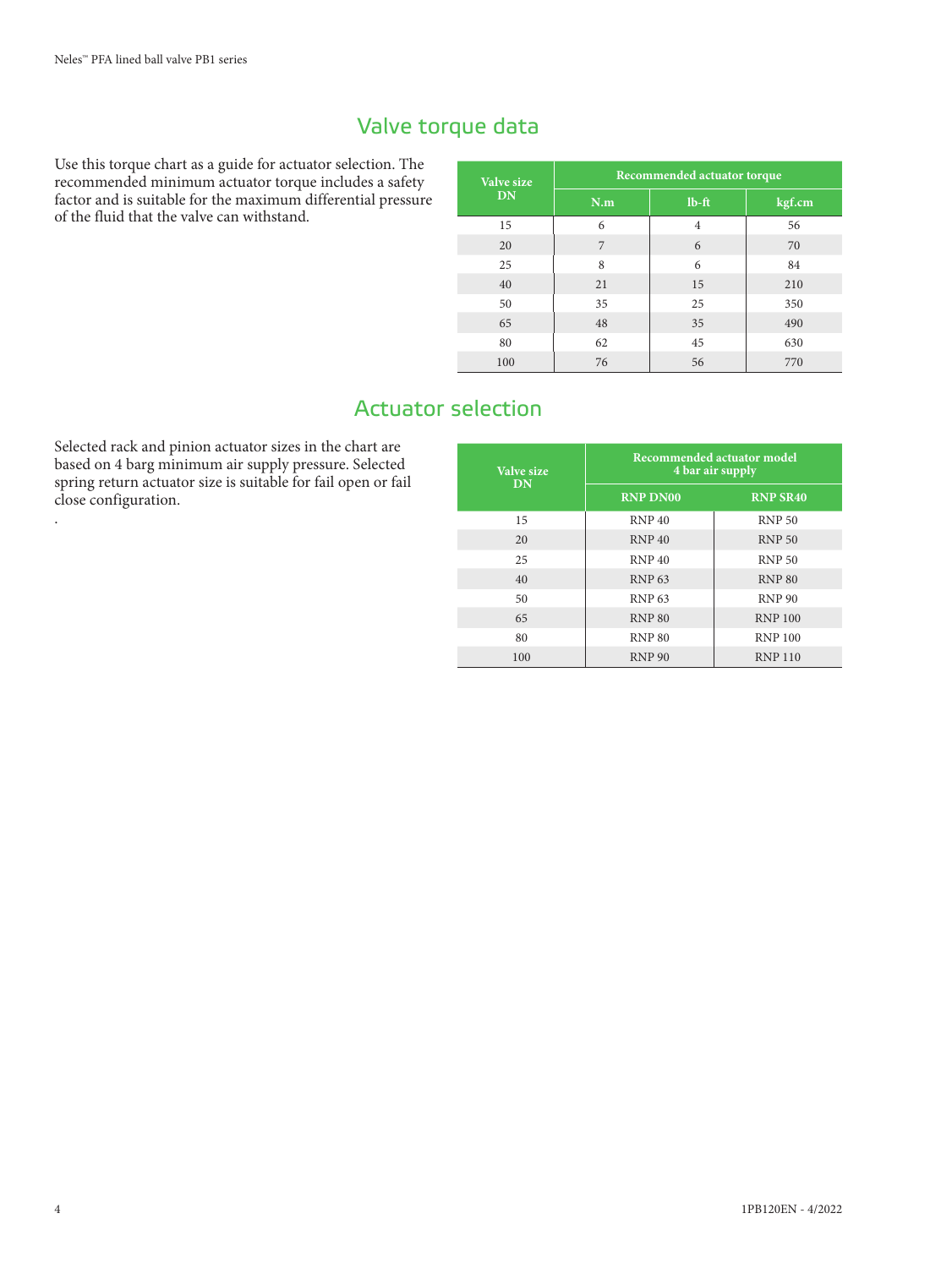## Dimensions



| <b>Valve size</b> | <b>Dimensions</b> |     |                |          |       |       |     |         | <b>ISO5211</b>  | Weight |
|-------------------|-------------------|-----|----------------|----------|-------|-------|-----|---------|-----------------|--------|
| DN                | $\Phi$ D          | A   | A <sub>1</sub> | $\Phi$ B | B1    | B2    | H   | $\bf E$ |                 | Kg     |
| 15                | 15                | 130 | 46             | 95       | 65.8  | 65.8  | 81  | 145     | F <sub>04</sub> | 2.7    |
| 20                | 20                | 150 | 50.8           | 105      | 67.9  | 67.9  | 83  | 145     | F04             | 3.4    |
| 25                | 25                | 160 | 61.6           | 115      | 85.3  | 85.3  | 98  | 165     | F <sub>05</sub> | 4.9    |
| 40                | 40                | 200 | 77.5           | 150      | 106.4 | 106.4 | 124 | 225     | F07             | 9.1    |
| 50                | 50                | 230 | 83.4           | 165      | 119.1 | 119.1 | 132 | 225     | F <sub>07</sub> | 12     |
| 65                | 65                | 290 | 121.8          | 185      | 158.5 | 179   | 164 | 350     | F <sub>07</sub> | 19     |
| 80                | 80                | 310 | 126.1          | 200      | 186.2 | 210   | 173 | 350     | F <sub>07</sub> | 24.2   |
| 100               | 100               | 350 | 149.5          | 220      | 228   | 228   | 229 | 400     | F10             | 37.2   |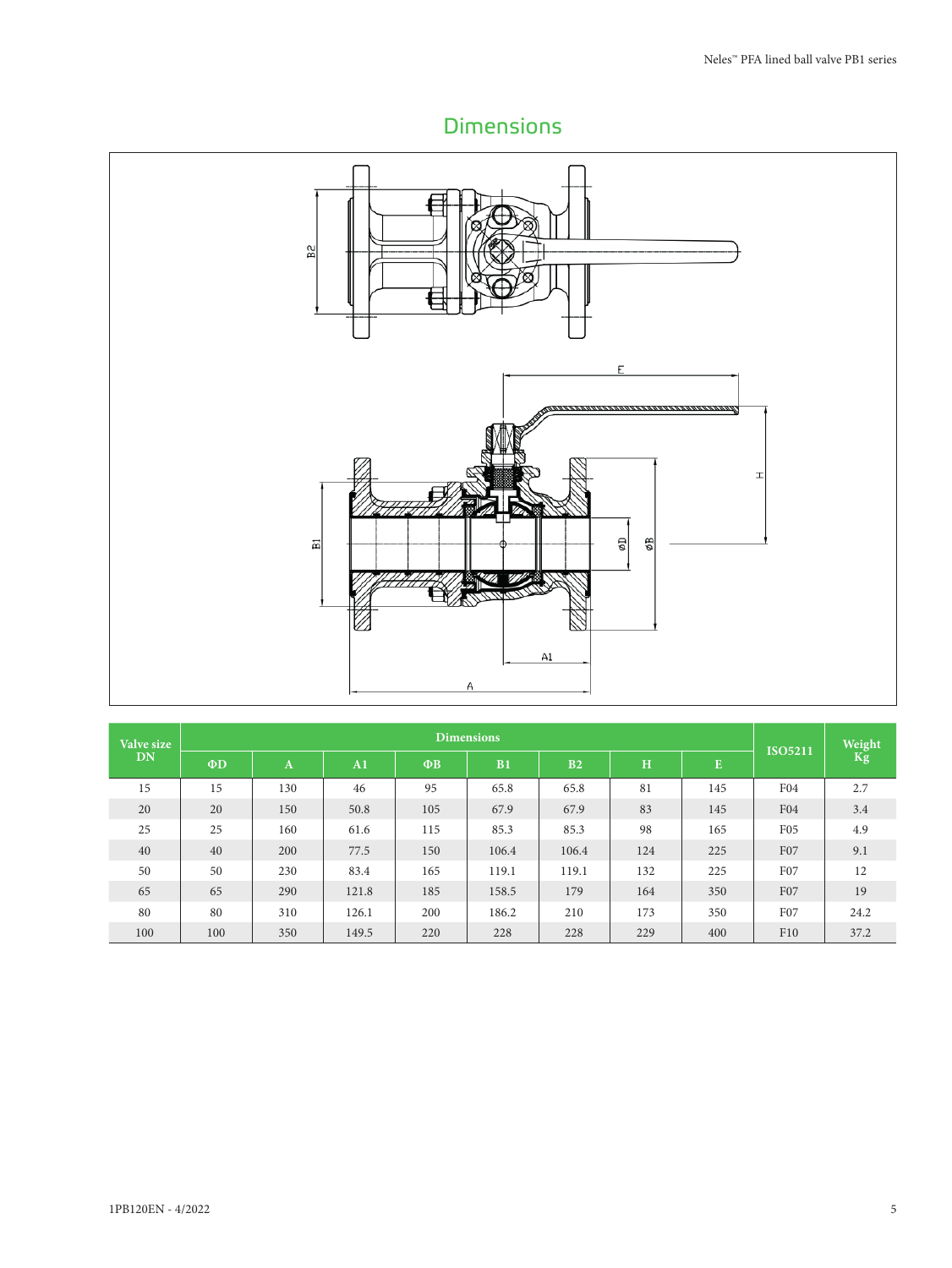K EN 1092-1 PN 16

## How to order

| DD <sub>1</sub><br>F D I |  | ጎኅ<br>$\sim$ 4 $\sim$ |  |  |
|--------------------------|--|-----------------------|--|--|

| 1. sign   | Valve series & style                                  |
|-----------|-------------------------------------------------------|
| PB1       | PFA lined ball valve, full bore, face-to-face: EN-558 |
|           |                                                       |
|           |                                                       |
| $2.$ sign | <b>Pressure rating</b>                                |

|                | Material of body & trim |             |             |  |  |  |
|----------------|-------------------------|-------------|-------------|--|--|--|
| 5. sign        | <b>Body</b>             | <b>Ball</b> | <b>Stem</b> |  |  |  |
| S <sub>4</sub> | $1.4308 + PFA$          | $304 + PFA$ | $304 + PFA$ |  |  |  |
| D2             | JS1040+PFA              | $304 + PFA$ | $304 + PFA$ |  |  |  |

|   | 3. sign Construction                                  |
|---|-------------------------------------------------------|
| A | Standard construction, PFA lining, PED compliance     |
| B | Standard construction, PFA lining, Non PED compliance |

| 6. sign   Material of seat |
|----------------------------|
| TFM 1600                   |

| 7. sign   Packing material    |
|-------------------------------|
| PTFE packing, no live loading |

| 4. sign | <b>DN</b> |
|---------|-----------|
| 015     | 15        |
| 020     | 20        |
| 025     | 25        |
| 040     | 40        |
| 050     | 50        |
| 065     | 65        |
| 080     | 80        |
| 100     | 100       |

| 8. sign Version |         |
|-----------------|---------|
|                 | Model A |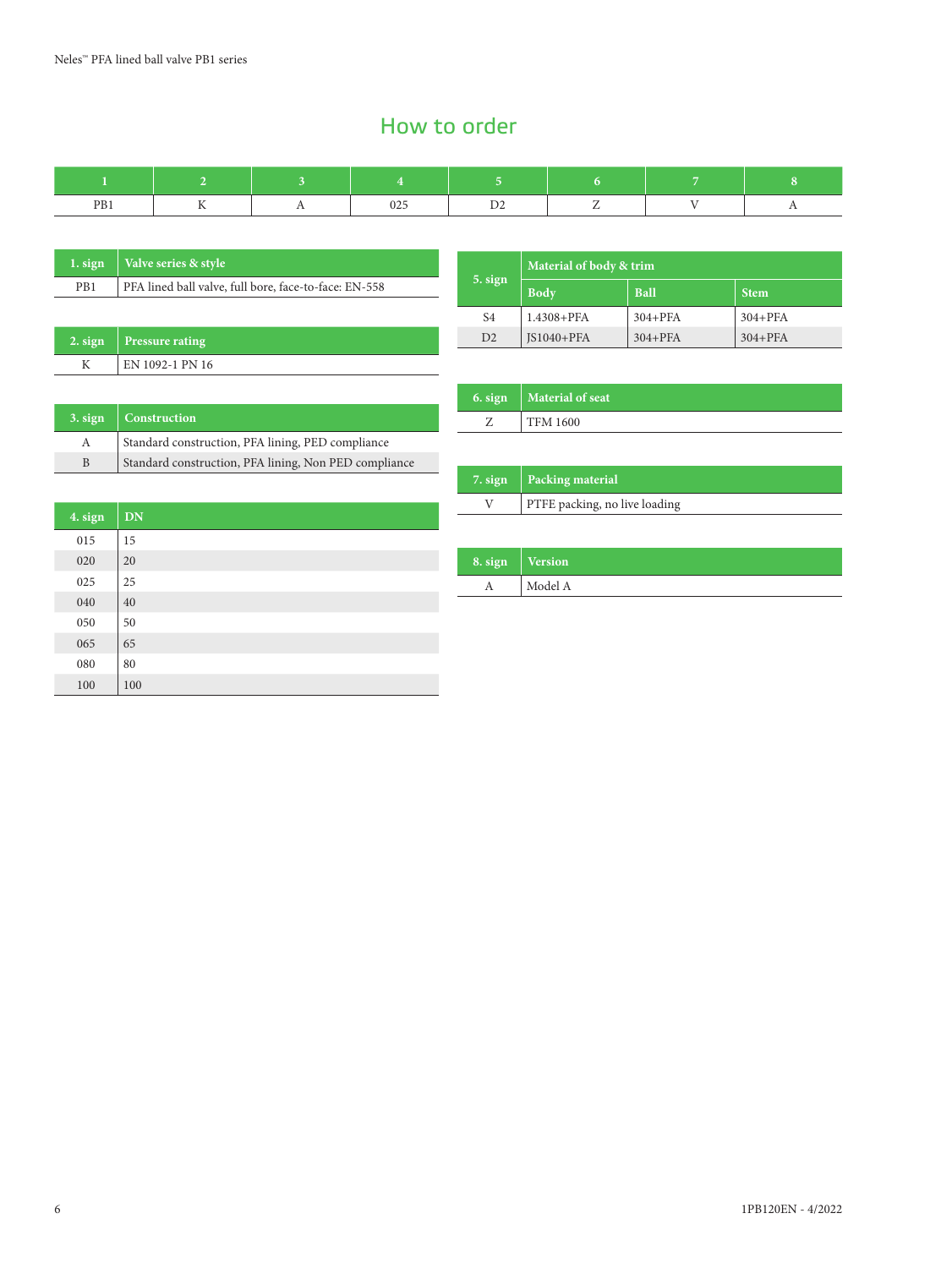Neles™ PFA lined ball valve PB1 series